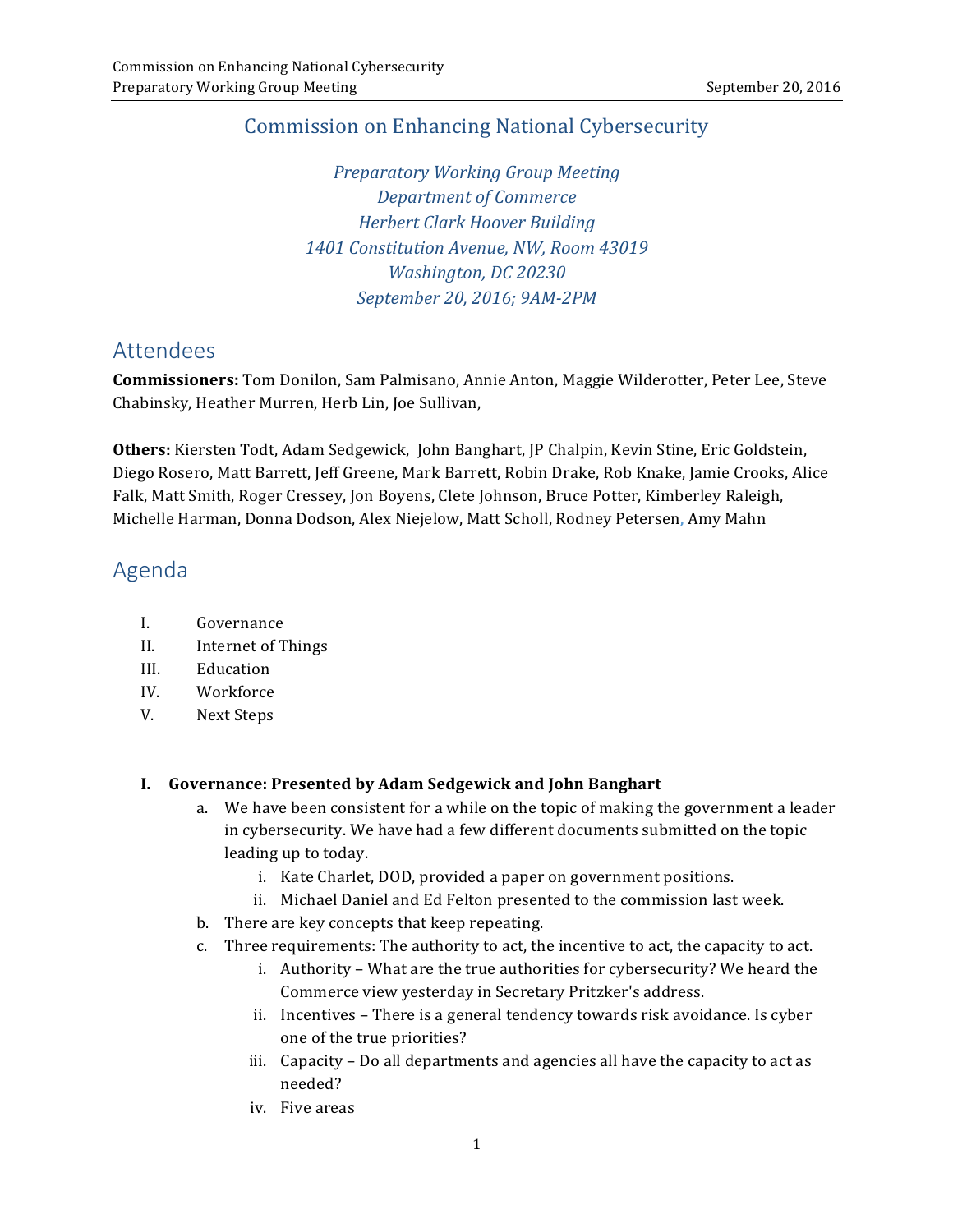- 1. Chief information officer (CIO) should lay out the framework for all agencies. What is the strategy? Will add "Measurable metrics."
- 2. Government must consolidate and manage network architecture.
- 3. The next president should the lead effort for consolidated services.
- 4. Should include a place holder for slowing down procurement.
- 5. Congress must ensure OMB and DHS have sufficient resources.
- v. Comments on Mr. Gallagher's document
	- 1. The bias has always been that there is not a shortage of authorities.
	- 2. We have tried to reframe with a different hypothesis.
	- 3. Agencies can be viewed as having two roles. Using IT to facilitate the mission. Then, what do those responsibilities look like?
	- 4. IT does not just replace the business process; it can re-factor the whole process of doing business.
	- 5. Incidents can be considered off-normal and normal. There is no complete incident response plan. It has been in draft for eight years. It should be in place and in practice.
	- 6. The technology prompts a rethink on where responsibilities lie. The federal government acts more like a group of small businesses than a single large enterprise.
	- 7. Mr. Gallagher: All agencies should have secure pipes. A cloud integrator may be the solution.
	- 8. We can move from a punitive mindset to a defensive mindset in terms of network requirements compliance by agencies. Turning off the network access is not punitive, but a defensive action to protect everyone.
- vi. **Mr. Palmisano:** Provide a default set of services for small agencies. May offer alternatives if agencies are willing to pay for it.
- vii. Ms. Wilderotter: What are the economies of scale for opt in/opt out?
	- 1. Mr. Gallagher: Urging buy-in with cost for service as incentive. Economics should work in government as well as in the private sector. Economic motivations will carry the day.
	- 2. Mr. Lee: As far as details of shared services. We need to be a bit careful. It may not be in the government's interest to have a sole service provider. There are also specific statutory requirements on agencies. Decisions are being made in a thousand different places currently.
	- 3. **Mr. Palmisano:** The government can build its own cloud. It may not need to be dependent on a different provider.
	- 4. **Mr. Lee:** Structurally, what does this look like? We may need to be very precise in the language. It may be possible to conceive of some parts of the government being offline, to take down parts of the infrastructure, on a timeline schedule.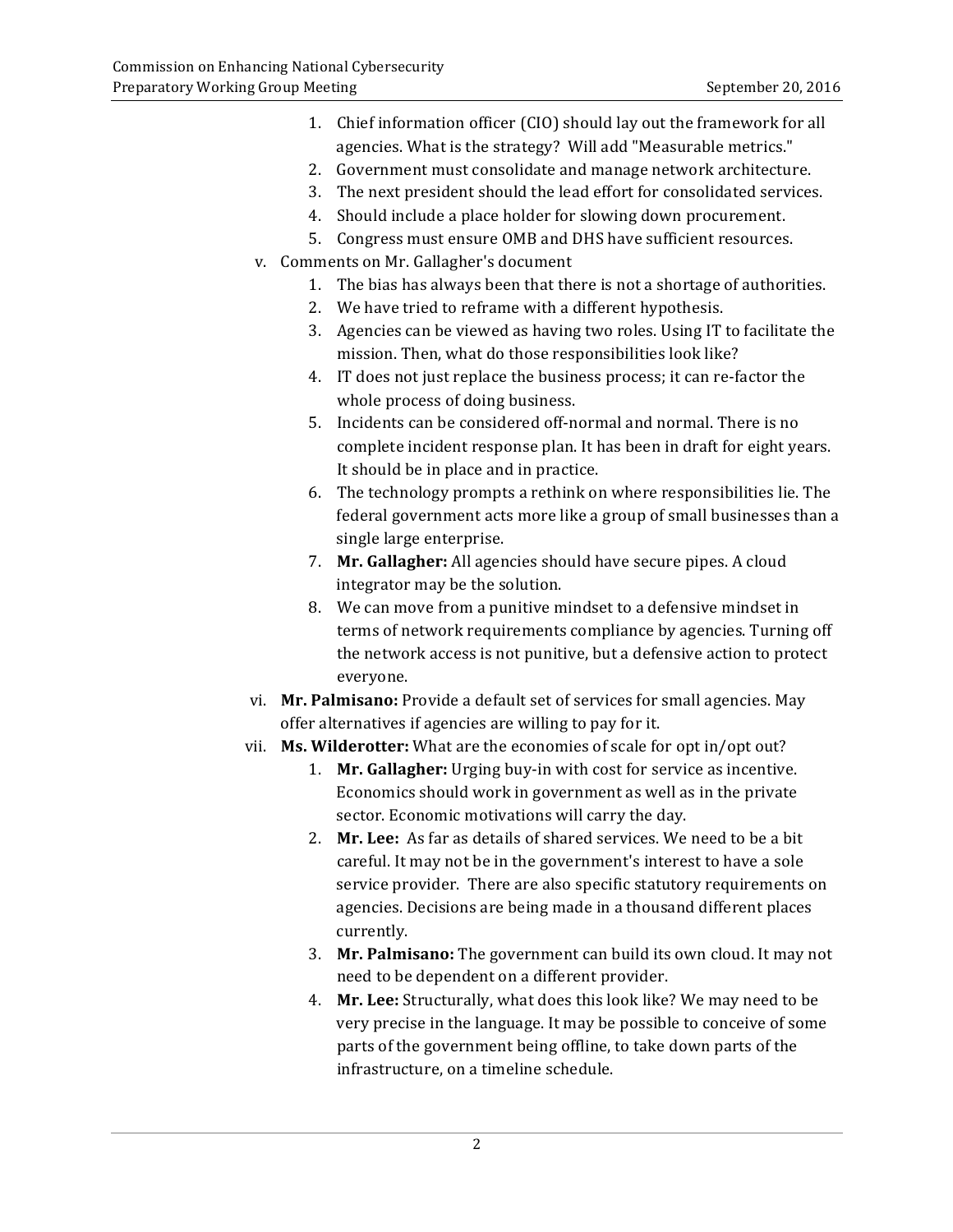| 5. | Mr. Gallagher's paper touched on the issue of culture. The           |                                                                          |  |
|----|----------------------------------------------------------------------|--------------------------------------------------------------------------|--|
|    |                                                                      | government has a very risk averse culture today, and how do we go        |  |
|    |                                                                      | about changing that? It is about empowering CEOs, and                    |  |
|    | responsibilities to mission.                                         |                                                                          |  |
| 6. |                                                                      | It is interesting to note government leaders almost never talk about     |  |
|    |                                                                      | the NIST framework; whereas the private sector almost always does.       |  |
| 7. | If there is one place for getting commodities, it may be worth going |                                                                          |  |
|    | with that one place (one-stop shop).                                 |                                                                          |  |
|    | a.                                                                   | Mr. Lin: Is additional legislation required? We should                   |  |
|    |                                                                      | separate what creates legislation and what doesn't, and what             |  |
|    |                                                                      | can be done with existing legislation.                                   |  |
|    | b.                                                                   | Mr. Gallagher: If there is mismatch in authority, it sets up             |  |
|    |                                                                      | wrong expectations.                                                      |  |
|    | C.                                                                   | Mr. Lin: Would not want to see the commission recommend                  |  |
|    |                                                                      | a particular course, and then nothing is able to happen                  |  |
|    |                                                                      | because of legislation.                                                  |  |
| 8. |                                                                      | Ms. Todt: Consolidation of priorities - Propose these five issues in     |  |
|    |                                                                      | the paper be called out (there may be others)                            |  |
|    | a.                                                                   | Need for national cyber strategy,                                        |  |
|    | b.                                                                   | Create the Special Assistant to the President,                           |  |
|    | c.                                                                   | Finish the national cyber incident response plan                         |  |
|    | d.                                                                   | consolidation of civilian infrastructure and                             |  |
|    | e.                                                                   | Small agency support.                                                    |  |
|    |                                                                      | i. Mr. Donilon: Goal could be a consolidated agency in                   |  |
|    |                                                                      | DHS for example.                                                         |  |
| 9. |                                                                      | Ms. Todt: Staff will work on what steps can be taken short of            |  |
|    | legislation to create change in the government (functions, people,   |                                                                          |  |
|    |                                                                      | leadership, etc).                                                        |  |
|    | a.                                                                   | Ms. Wilderotter: We should always look for low hanging                   |  |
|    |                                                                      | fruit in recommendations. We should also be careful about                |  |
|    |                                                                      | being proscriptive in what is recommended. It should be                  |  |
|    |                                                                      | framed in a way that there is choice on course of action.                |  |
|    | 10. The pay scale in government cannot compete with industry (from   |                                                                          |  |
|    |                                                                      | Secretary Pritzker's comments).                                          |  |
|    | a.                                                                   | Mr. Palmisano: Pay scale will not solve the workforce                    |  |
|    |                                                                      | problem in the near term. Real change in the workforce issue             |  |
|    |                                                                      | will not happen in the term of the next administration.                  |  |
|    | b.                                                                   | Ms. Anton: Salary will help retain staff. The government will            |  |
|    |                                                                      | not be able to match on equity and people will jump to                   |  |
|    | c.                                                                   | industry.<br>Mr. Palmisano: It can team with private sector or academia. |  |
|    |                                                                      | It can then reimburse the private sector for its participation.          |  |
|    |                                                                      | These teams can provide skillsets.                                       |  |
|    |                                                                      |                                                                          |  |
|    |                                                                      |                                                                          |  |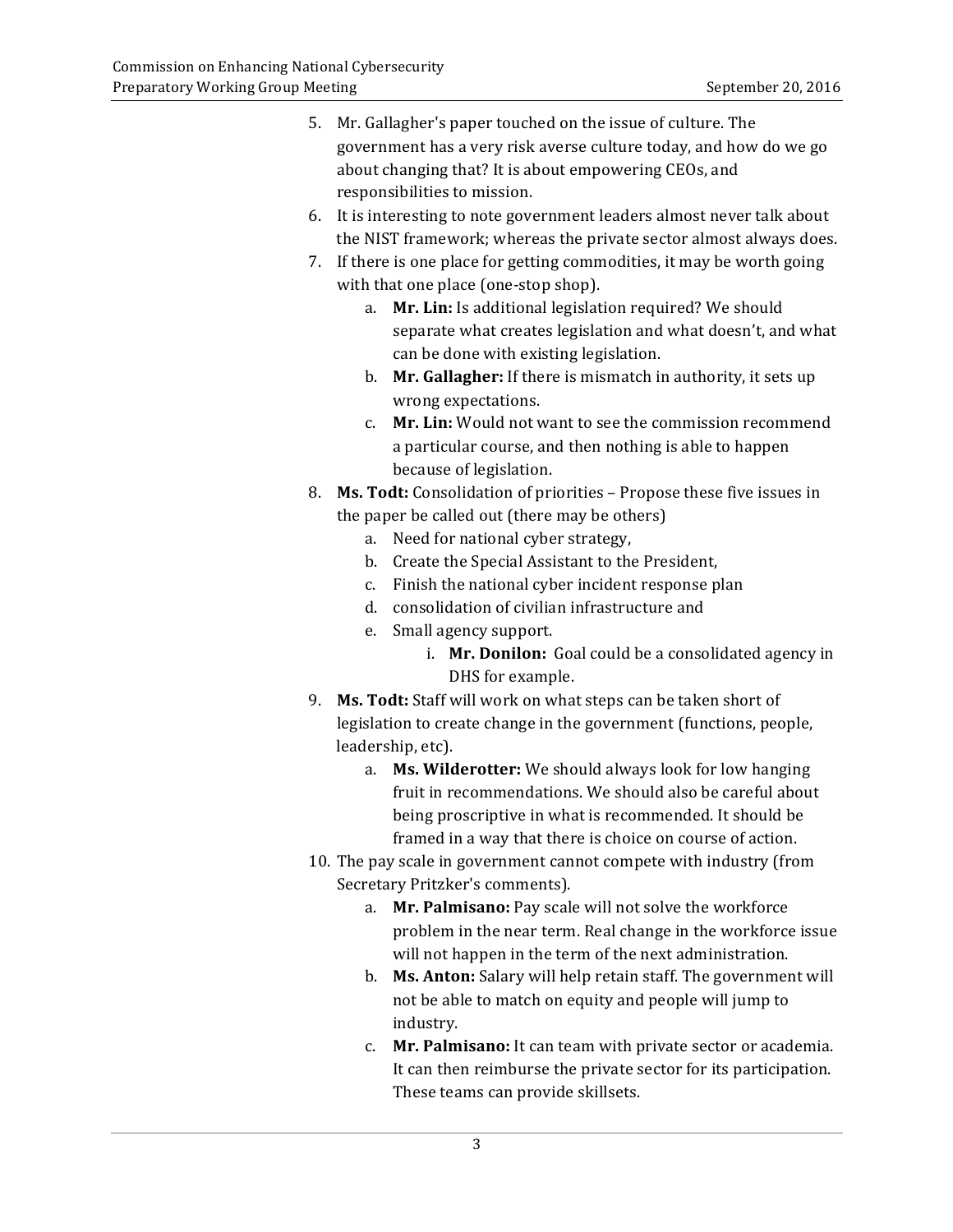- d. **Mr. Palmisano:** Government provides specific areas for collaboration, and work for results.
- e. The government would fund research in large-scale projects. There is an existing model in DoD to work with private sector to help solve skill shortage issue.
- f. **Ms. Wilderotter:** One suggestion is to raise pay to where it needs to be, however it can be accomplished.
- g. There are models that can be scaled up. There are pay issues. Mid-career opportunities can be made available. Non-federal, the country has a problem in this area. We can learn from prior successful projects. There are over a million jobs open today that need to be filled.
- h. **Ms. Wilderotter:** Can technology be used to automate processes? Can technology fill the gap in some areas?
- i. Could there be an independent organization to broker partnerships? It's been done at the state level. It allows more flexibility in contracting and hiring.
- *j.* Mr. Donilon: There is a valid point that cyber is handled at too low a level in the government. The CIO panel from the the President position. It was originally proposed years ago, but was never done. It was the person in in the White House to coordinate all the part at a policy level. August 3rd meeting recommended creating an Assistant to
- k. Mr. Donilon: Currently, cyber comes under the homeland security assistant to the president. The cyber position needs to be someone who will be solely devoted to cybersecurity.
- l. Mr. Donilon and Ms. Todt: Structure: new Federal CISO position is the person sets the standards. There should be a broader advisory function.
- m. **Ms. Wilderotter:** Remove the "cybersecurity coordinator" language. Should it be changed to a "cyber-incident response coordinator"?
	- i. It should be considered as a technical advisor. The position should be permanent. There have been two one in the Clinton administration, and one in the current one.
	- ii. The position could be called a "cyber incident coordinator".
	- iii. Mr. Gallagher: It can also be argued that the term is too narrow. What will our position be at any international conference? Someone will need to coordinate. This is contrary to FISMA.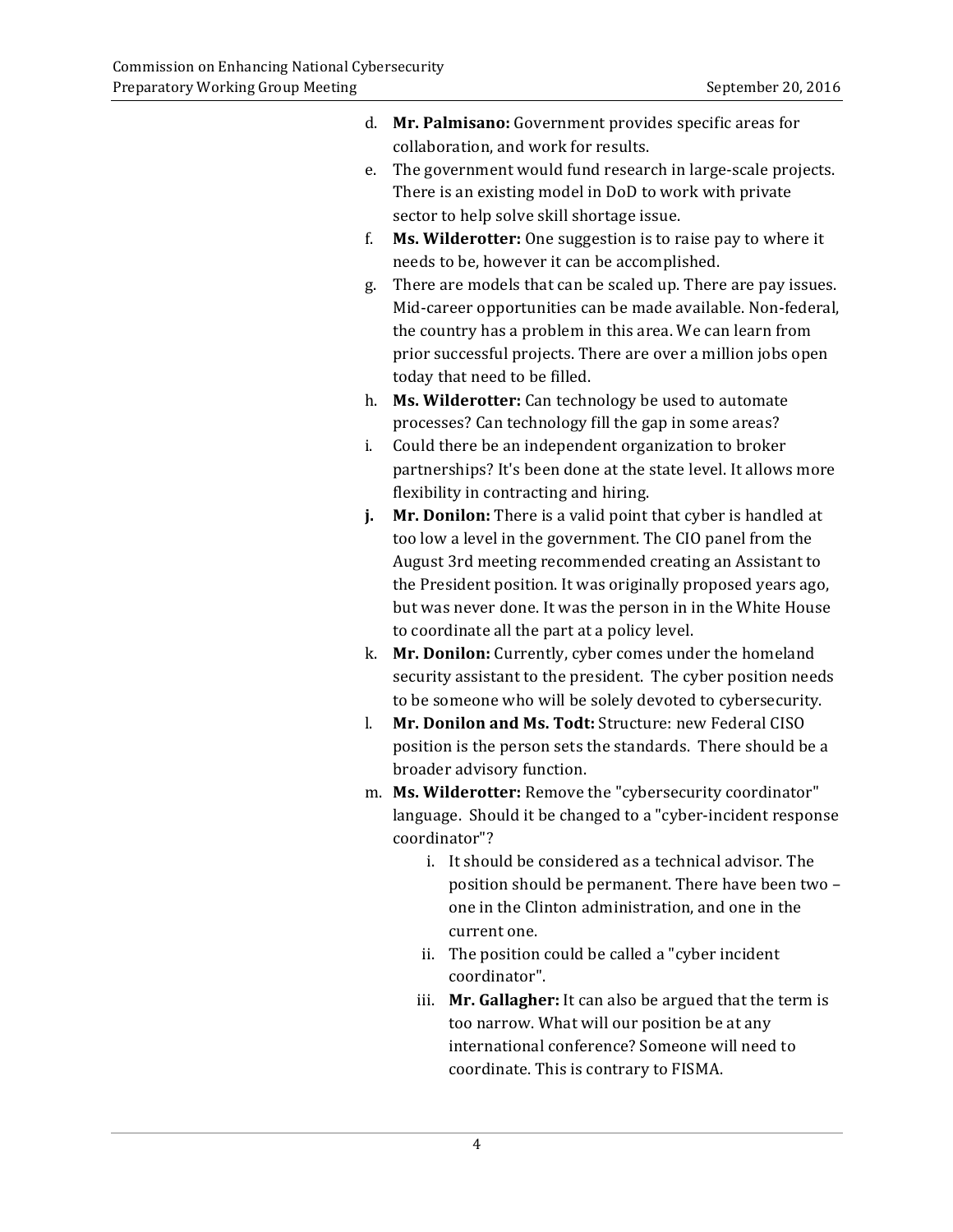- n. Mr. Donilon: OMB authority puts responsibility in national security. The OMB director will never be the one to coordinate a response to a cybersecurity attack.
- o. Mr. Gallagher: The ability of the government to shift in posture in the face of an incident - Are there unintended consequences if we stay in that mode in normal operations? Yes, possibly.
	- i. There is also an international piece. Is the U.S. giving aid and comfort to other countries?
	- ii. Mr. Donilon: It becomes like a law enforcement action. We want to be informed by it, but not run by it. There is no way the 30-day sprint would have taken place without leadership from the White House.
	- iii. **Mr. Lin:** If cybersecurity is placed under the NSC, it may be alarmist to privacy advocates and others.
	- iv. Ms. Anton: I don't like the idea of "incident". It should be a technical advisor on the NSC, to make it more about design and networks. It is not a permanent position. It should be made so. Critical for privacy and civil liberties for the nation.
	- to store, and never getting rid of data. It will help to v. Ms. Todt: Perspective on the government continuing address privacy concerns.
- p. **Mr. Donilon:** In terms of elevating the Michael Daniel role, the paper argues for an empowered CISO role. This are in line with yesterday's discussion. Experienced people argued for it yesterday.
- q. Reference to the job description and authorities is important to this section. It is the path to a more unified Federal network.
- r. Mr. Gallagher: It is a case of muscular authorities. How will one person carry that out officially? It can be done within the software. The network can govern access and denial.
- s. Discussion of leadership culture and accountability at the cabinet level is important to open with in the paper.
- t. **Mr. Sullivan:** What do we want it to do? Run the federal network and incident response. Should they both be in the same place? Generally separation of functions should apply. The team that runs the network should not be the team that does incident response.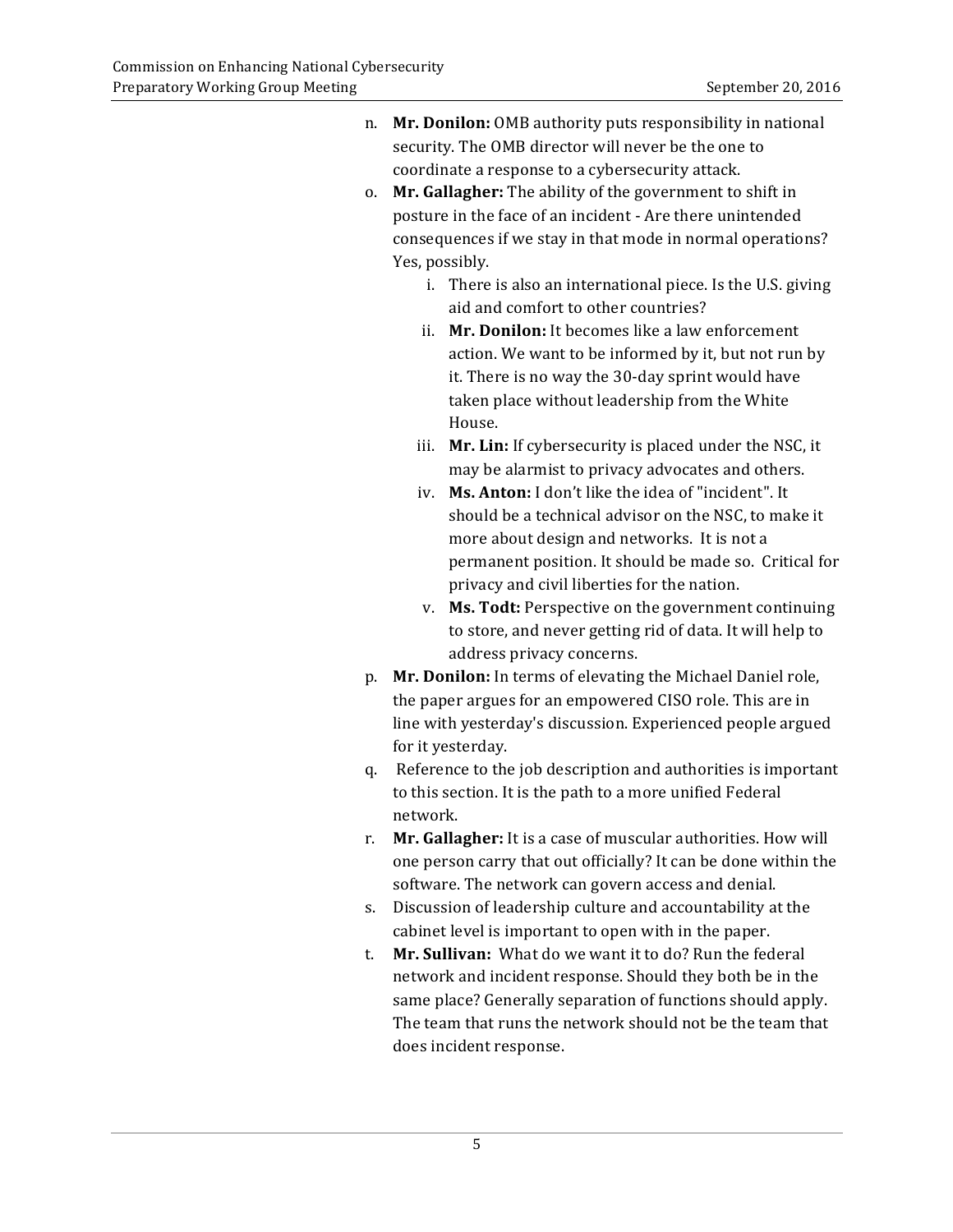- u. There has been an evolution of risk management organizations from being subservient to being more independent or at the peer level.
- v. **Mr. Sullivan:** There is more of a "risk leader role" today. General counsel is often the final risk officer in corporate settings.
- w. Mr. Gallagher: Risk should not be totally segregated, according to Secretary Pritzker's comments.
- x. **Mr. Donilon:** Question on proposal the notion is, many of these capabilities already exist. It works most of the time, but it can be better. What is the proposal here?
	- i. **Mr. Banghart:** Capabilities exist, DHS is doing this, but because of gap of how it's structured, we have capability in government that works most of time but not as well as it can. We should be providing more direction and focus to one unit to handle a single problem. Existing authorities and systems are not structured in a way that gives a consistent message over time.
	- ii. Mr. Goldstein The intent of the recommendation is that DHS is directly empowered to provide the security function. Incident response and agency support for the entire government. Putting a single body in charge of government security.
- y. **Mr. Banghart:** The recommendations attempt to move to more of an enterprise risk view. It starts at the top with the President. It all takes place today, but it doesn't work as well as it could work.
	- i. Mr. Gallagher: It essentially makes NPPD an agency.
	- ii. Ms. Murren: Should frame it as a re-organization of efforts, rather than creating a new agency. DHS has current legislation in process to do this.
- z. **Mr. Johnson:** Secretary Pritzker's points about accountability - Decentralized services should be in fact services. It establishes a customer services relationship rather than a hierarchical relationship (as in an agency).
	- i. Should we list services to be included?
	- ii. Protection vs. policy
	- iii. Mr. Palmisano: Service providers should be trusted. Outages should not happen. There must be credible people providing services.
- aa. **Ms. Wilderotter:** If we are making a recommendation specific to the mission, we must understand if they are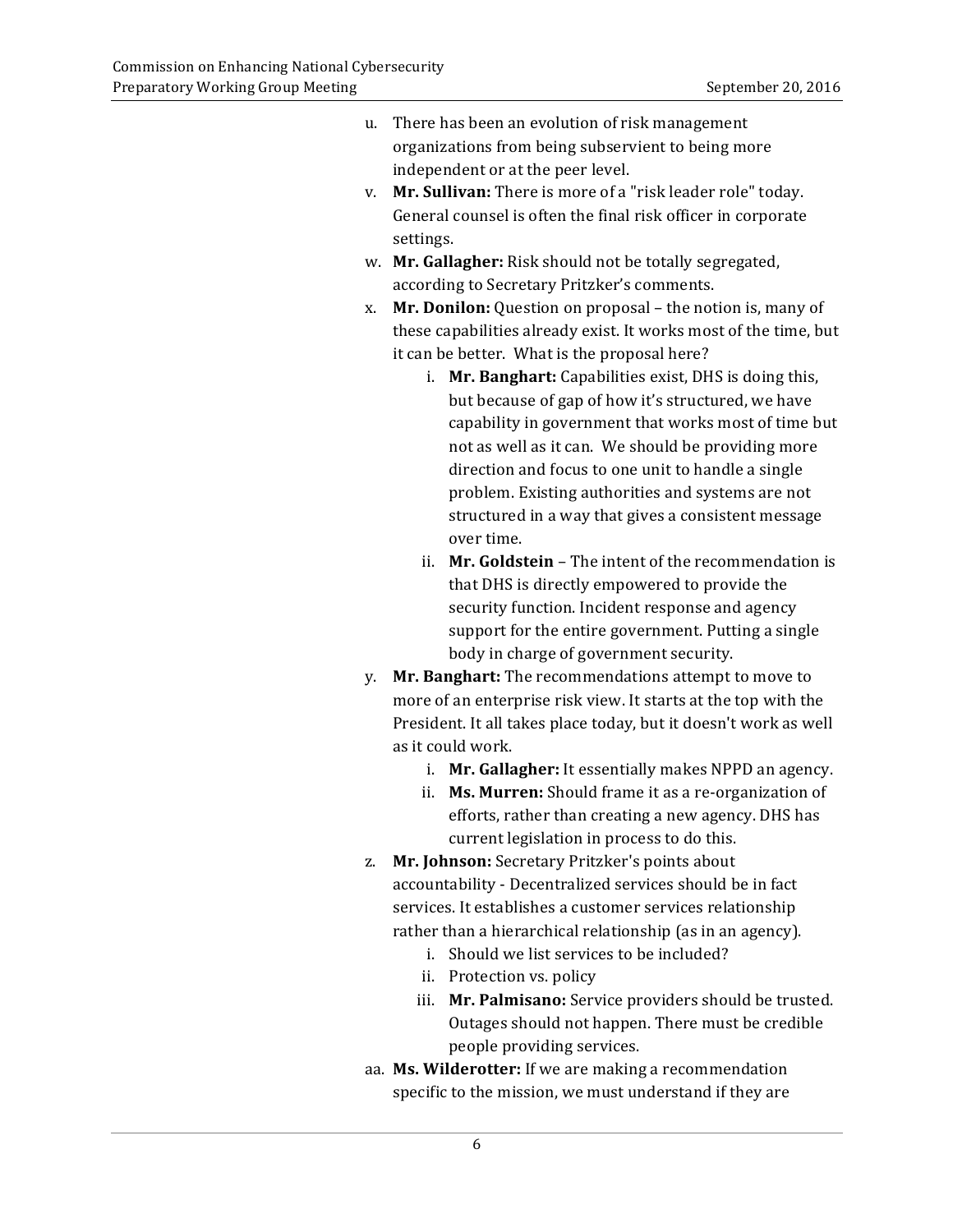qualified to do it. There must be a level of talent and measure of accountability.

- bb. **Ms. Anton:** GAO studies typically run on two year cycles.
- cc. **Mr. Donilon:** There should be a set of requirements for agencies to get on the network. They should require GSA approved connections. There must be some way to police it. Need to discuss the agenda and federal systems as well as how to extend NIST Framework into the federal government. Is it adopted in risk management?
- dd. Do agencies follow risk management approach? Some yes, some no.
- ee. **Mr. Donilon:** Can the framework be expanded into more places? It should be used as tool to affect behaviors.
	- i. Ms. Dodson: The framework is more oriented to small and medium organizations. It may not be oriented to larger organizations. Two parts to the frameworks - size bars and maturity model intended to raise levels.
	- ii. Ms. Anton: Should agencies be at a certain level in the next two years? Agencies should be showing progress in audits.
	- iii. The framework is designed to evolve over time. There should be evolutions upward.
- ff. Mr. Palmisano: There is an enterprise risk model. Looking at end-to-end risk is a different level of requirements. Suggest an enterprise risk model for the federal government. Risk decisions are reviewed by OMB at least quarterly. There are defined processes for enterprise risk management. They should be coordinated with Inspectors General offices.
- gg. **Mr. Chabinsky:** There is a need for chief risk officers. Tom Donahue said we don't have risk calculated. What is idea of creating agency just for infrastructure
- hh. Agency type functions Cyber FEMA
	- i. **Mr. Gallagher:** Accountability is laid out. Greater capability of who runs networks covered under the Cyber Threat Intelligence Integration Center (CTTIC). DHS might be the most natural choice for certain services.
	- ii. Mr. Sedgewick: For certain services, yes. GSA has evolved a lot in the last few years but still receive no appropriations. It would require some significant changes.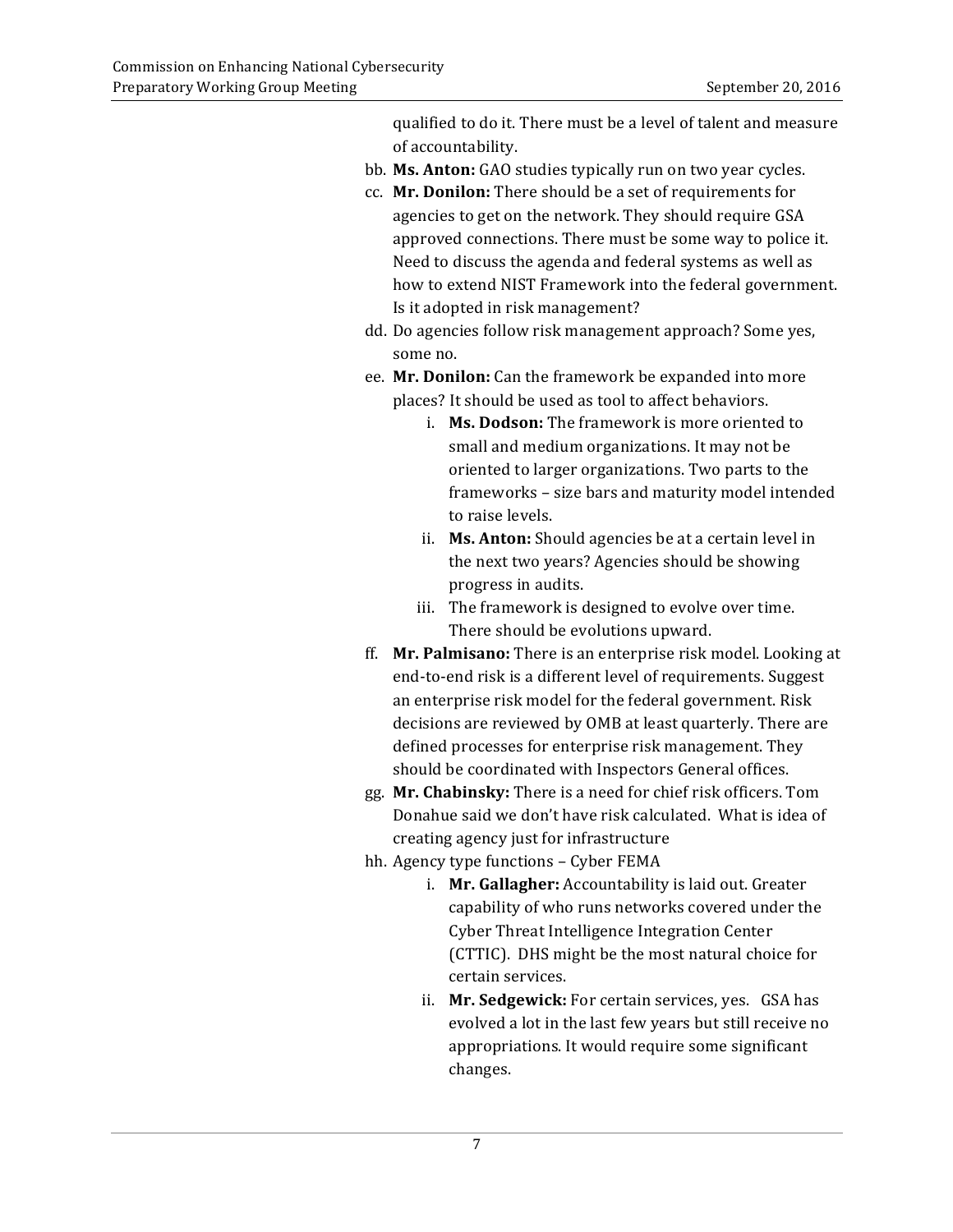- iii. Mr. Palmisano: Someone needs to be given responsibility. There will be an upfront bubble of funding to accomplish changes. expenditures. Someone must have authority and
- iv. **Ms. Wilderotter:** A one stop shop may be simpler. Agencies can purchase using GSA schedules today. Agencies may deal directly with vendors. GSA charges a tax. Agencies may choose not to pay that tax.
- ii. A challenge is trust in the current system. We have to own the whole thing – the entire process for agencies.
- jj. Mr. Donilon: Is there a list of approved connections?
	- i. Mr. Banghart: Yes, there is a list of approved connections. There are also rogue connections.
	- ii. **Mr. Donilon:** Why is this tolerated?
	- iii. Mr. Banghart: It may also be a case of bad metrics.
	- iv. Mr. Lee: Exact provisioning of fiscal pipes is one question. There is identity management and authentication. These are all things where there is cyber security value.
	- v. **Mr. Sullivan:** The major debate is network services vs individual applications.
	- vi. **Mr. Palmisano:** New equipment should be internet ready, legacy equipment should be killed and not made internet compliant at all.
	- vii. Mr. Lee: Will there be a clear set of goals that are also accessible? Can we show some movement or actual change we can call out with some level of assessment?
	- viii. Statement at the beginning, followed by suggested initiatives, and measures of success and continuous diagnostics and mitigation (CDM) recommendation.
	- ix. The end result is some metrics to measure success.
		- x. **Mr. Donilon:** Should include enterprise risk management as a principle for the federal government, federal network requirements for access. Should consider pulling NIST framework throughout the recommendations. We should attempt to pull out core themes for the next president, and possibly a statement the leadership that owns accountabilities should provide metrics at least annually.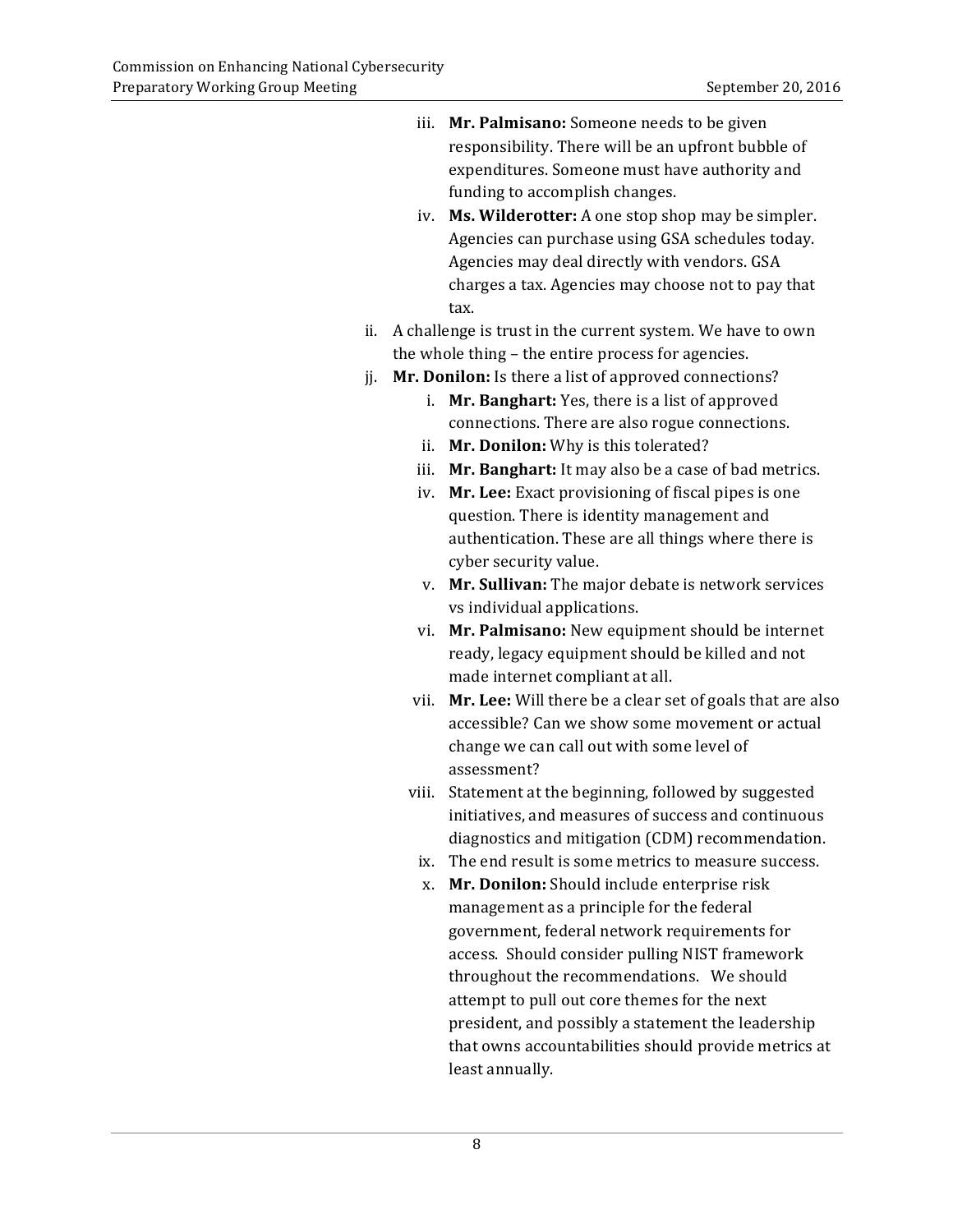- xi. **Next steps** Staff will continue to update proposed ideas for the commission.
- xii. All will continue thinking about the agency question.

## **II. Internet of things – Presented by Matt Scholl and Jeff Greene**

- a. Definitions What does "internet of things" mean? The paper focuses more on how devices are used. It may be different in different places. Is it too late to weigh in on IoT security? We think it is not too late. There is still an opportunity to create change in a significant way.
- b. Everything still fits under risk management. The same principles of IT security will apply.
- c. Broader applications Next generation devices should be secure, delays in implementation for security weigh against lifesaving potential and potential gains in security overall.
- d. In critical infrastructure, the government will have more control.
- e. IoT is an architecture that connects a lot of things. How can we avoid building the legacy of the future?
- f. This morning DOT released their rubric on vehicle to vehicle communication. It has ratings SAE0-SAE5. It includes external standards, responsibilities for agencies and vendors. Commissioners may wish to take a look at this document and determine if it can be a sample for other sectors.
- g. Did not propose a recommendation oriented to consumers regarding options to connect, how, or not to connect. It should be dealt with in the consumer section.
- h. Consumer Product Safety Commission (CPSC) does have a role here. Patterns of injuries, etc. Some vertical regulatory agencies are looking for standards on cybersecurity.
- i. The proposed recommendation does not take a clear position. Is there a correct path here? Also must deal with the threat of regulation.
	- i. Recommendations should be focused on achieving outcomes, not directing what to do. Context will be important. Fully automated device (such as for cars) requirements will be defined by states. Infotainment should not integrate with vehicle operation system.
	- ii. Medical and auto are areas where the government has authority.
- *i.* Mr. Lee and Ms. Wilderotter: Proposed recommendations are too vague and open ended and will not be taken well by industry. There must be balance in dealing with technologies with personal safety implications.
- k. **Mr. Chabinsky:** If there are areas of critical infrastructure where there are no federal authorities it is important for the commission to know. We need to research. Regulations vs communication. Does the federal government have authority in DC? We should know.
- **l. Ms. Murren and Ms. Todt**: Security at the application level How should mobile be treated? Is this discussion here or at the consumer side?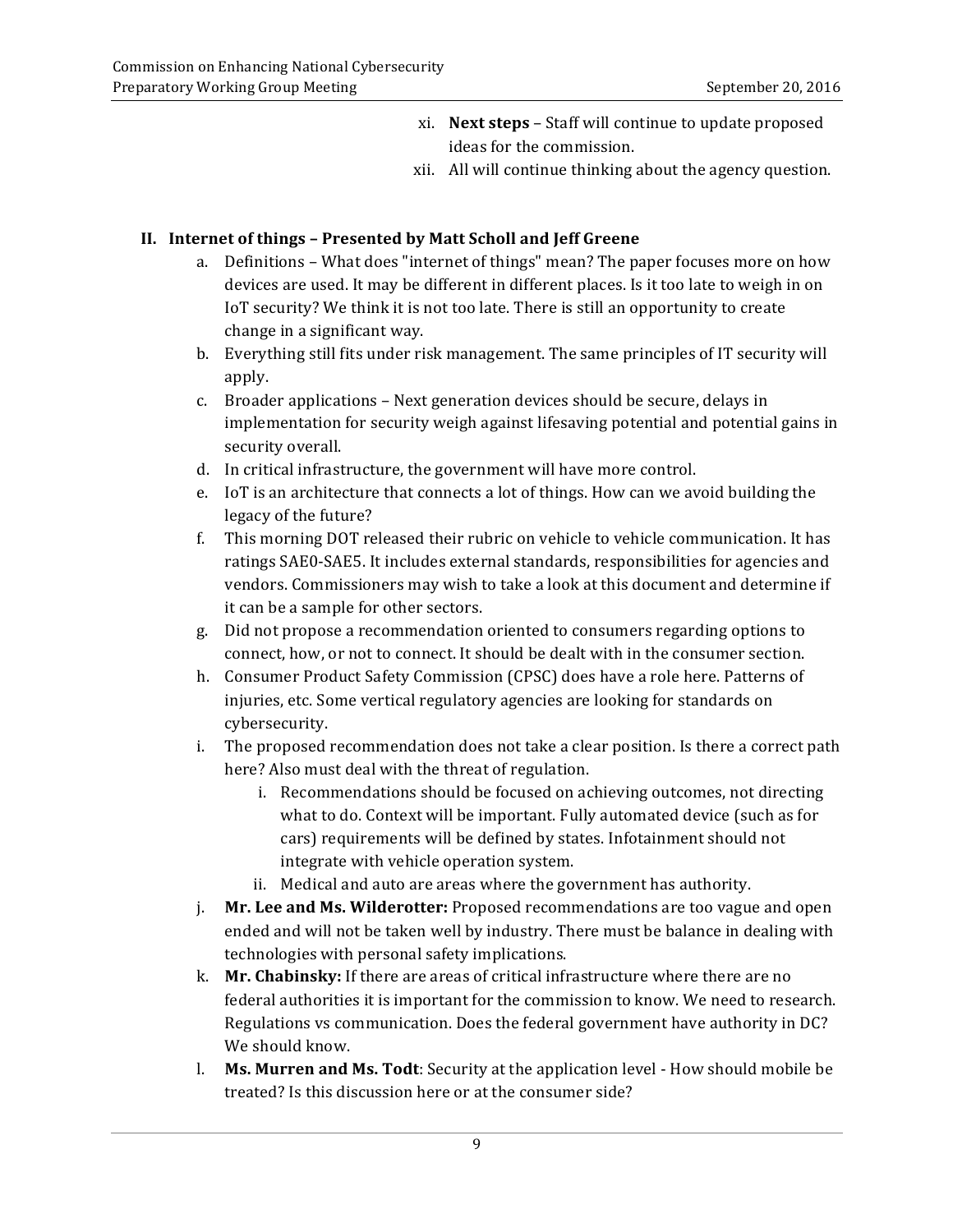- i. It calls attention to how the document is organized. Maybe consumer is where IoT and some other areas may fall.
- ii. Need to discuss some clear organization of the document.
- m. Mr. Lin: Suggest dividing IoT section into consumer and critical infrastructure.
- n. Mr. Lin: May need to re-examine and redefine what critical infrastructure is.
	- i. It is bold but creates a degree of risk for the report.
- o. Ms. Anton: Who is reviewing comments from the request for information (RFI)?
- p. Ms. Todt: Comments are online by topics. Responses to the RFI are available publically at Nist.gov/cybersecurity. There was a late surge of responses on the last day. Comments will be distributed when available.
- q. Recommend discussing NIST publication of "networks of things."
- r. Ms. Wilderotter: Transparency issue. Should take a look at the National Security Telecommunications Advisory Committee (NSTAC) report and 15 CEOs with DHS. The material is still current. "Carrot" - Gold set of standards and "stick" - liability. What do we use to drive standards? There are regulated sectors and consumers side with those agencies.
- s. The question is can we use any or all of those, and should we try to get at the standards. We need to define a path forward to protect the country.
- t. **Mr. Donilon:** Sectors are becoming blurred. Sometime in the future, there will be just things on the internet. The NSTAC report raised flags.
- u. **Mr. Lee:** In principle, critical infrastructure is separate from social media.
- v. Ms. Todt: There are different equities for the nation in critical infrastructure. The definition of critical infrastructure is dynamic.
- w. Ms. Murren: Where these fall can be reframed. The group can speak of present and the future, which means all these areas will converge.
- x. **Mr. Sullivan;** The way the government is structured, there is a gap in protection of consumers. The government doesn't have a team to predict consumer harm. That may be why there is no idea about how to fix IoT. The Federal Trade Commission (FTC) deals with some related areas. This falls into the harmonization discussion.
	- i. Mr. Donilon: Suggest we don't remove IoT and make it a separate discussion. It points to an emerging problem. NIST works with industry to develop core standards.
	- ii. Mr. Palmisano and Mr. Chabinsky: Should be against broadly adopted devices with no protection. The Commission can spend a lot of time on becomes an educational and disclosure information sharing activity. It should fall to agencies that attempt to protect consumers. critical infrastructure, but there is an emerging consumer protection gap. It
- y. Manual controls as backup less specificity on manual, and more on fail-safe.
- z. Possibly have a goal on UL lab certification or label? UL has already started that effort. Documenting checks done while building. They do not feel they can now certify digital devices but are working towards it.
- aa. **Mr. Donilon:** The commission may want to consider talking to the FTC about device security and physical security.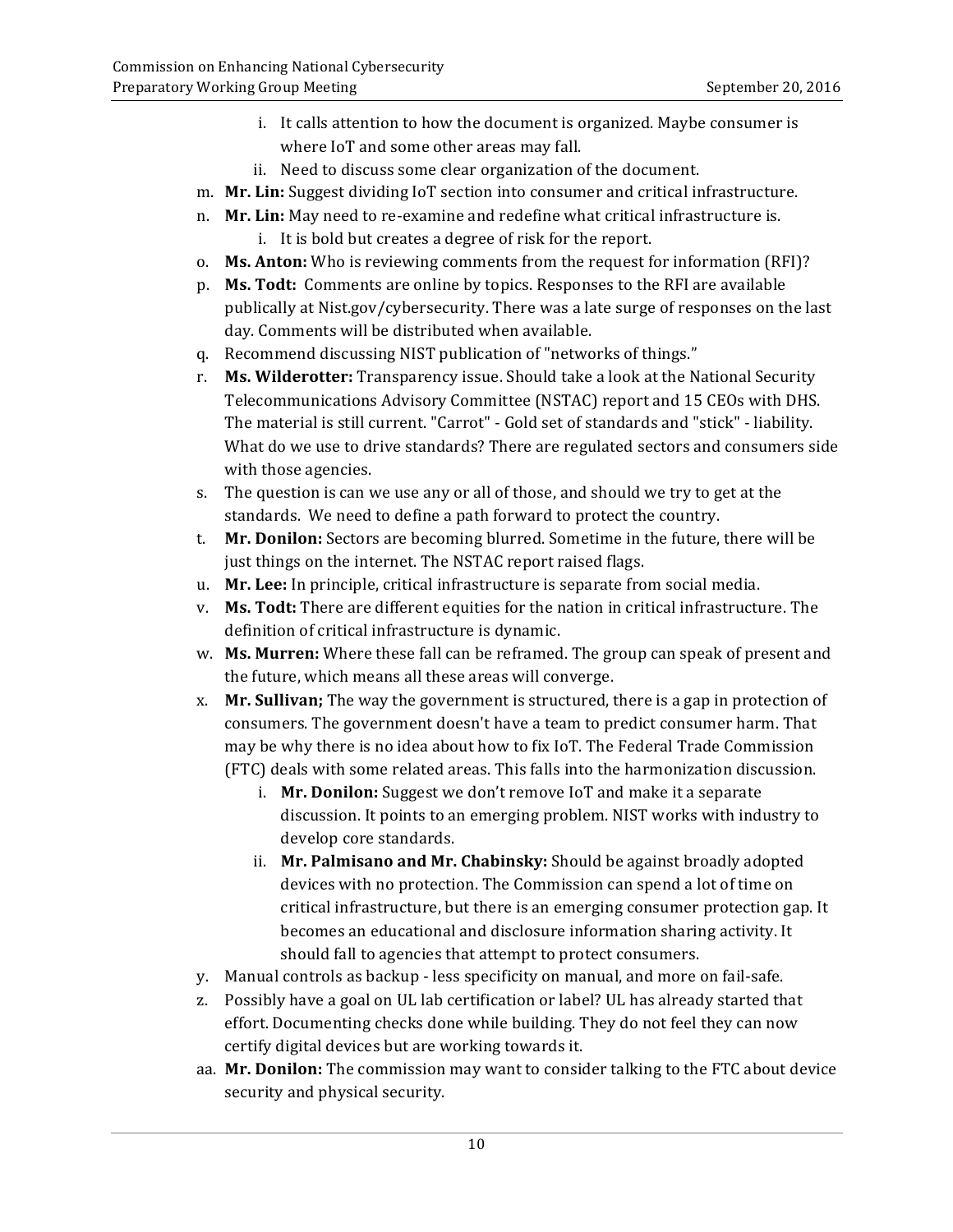- bb. Mr. Chabinsky: Liability Some level of stick needs to exist. When dealing with personal safety it is not acceptable to allow unsecured devices. It is time for people to comply. Things can be done today to make devices safe. Old techniques could apply. Software was designed never to fail.
	- i. Propose an argument for simplistic devices. Allow industry some time to comply, but after that consequences apply.
	- ii. Development techniques are less important than the possibility of failure. Consumers have a risk based choice about purchasing risky technology.
	- iii. Mr. Palmisano: Labels may help define where risks lie.
	- iv. Ms. Murren: Consumers can only make risk based choices when they are adequately informed.
	- v. The argument "it can't be done" is a rationalization. There must be some incentive for things to be done and for the creation of products that will not have negative effects.
	- vi. Mr. Lee: This is an important recommendation. What is liability in scenarios involving connected devices, particularly if there is direct physical harm?
	- vii. Liability issue needs further discussion. The commission and staff will work with Ms. Raleigh to get information from DOJ.
- cc. Will think about structuring IoT, consumer and critical infrastructure in a thoughtful way.
- dd. IoT will be a key part of critical infrastructure. Commission will consider defining in forward-looking language.
- ee. Liability in terms of government action? Only in terms of personal safety not inconvenience. Need professional advice in this area. Government action on a narrow set of circumstances. Definition of critical infrastructure is moving beyond traditional definitions.
- ff. Snowden interview with Financial Times: no protection until there is liability for faulty software.
- **gg. Mr. Palmisano:** Should not have to accept that single purpose IoT devices can't be secure. A pacemaker shouldn't browse the internet while it's in your heart.
- hh. **Mr. Greene:** There are technologists in favor of software liability.
	- i. **Ms. Wilderotter:** Must be careful not to stifle innovation. There could be a regulatory aspect to the discussion.
	- ii. **Mr. Palmisano:** Safe harbor may be applicable. If we are truly willing to save lives, we will go to those lengths.
	- iii. There was the first mention of facing up to a tradeoff. More of that discussion needs to happen. Sometimes something we have to give up something we want to get security.
- ii. Cars need to be designed in a secure and automated fashion so that they cannot be hacked.
- jj. Software development practices for IoT are becoming blurred over time. It is an opportunity to improve software engineering practices across the board.
	- i. Reducing functionality in devices is safer.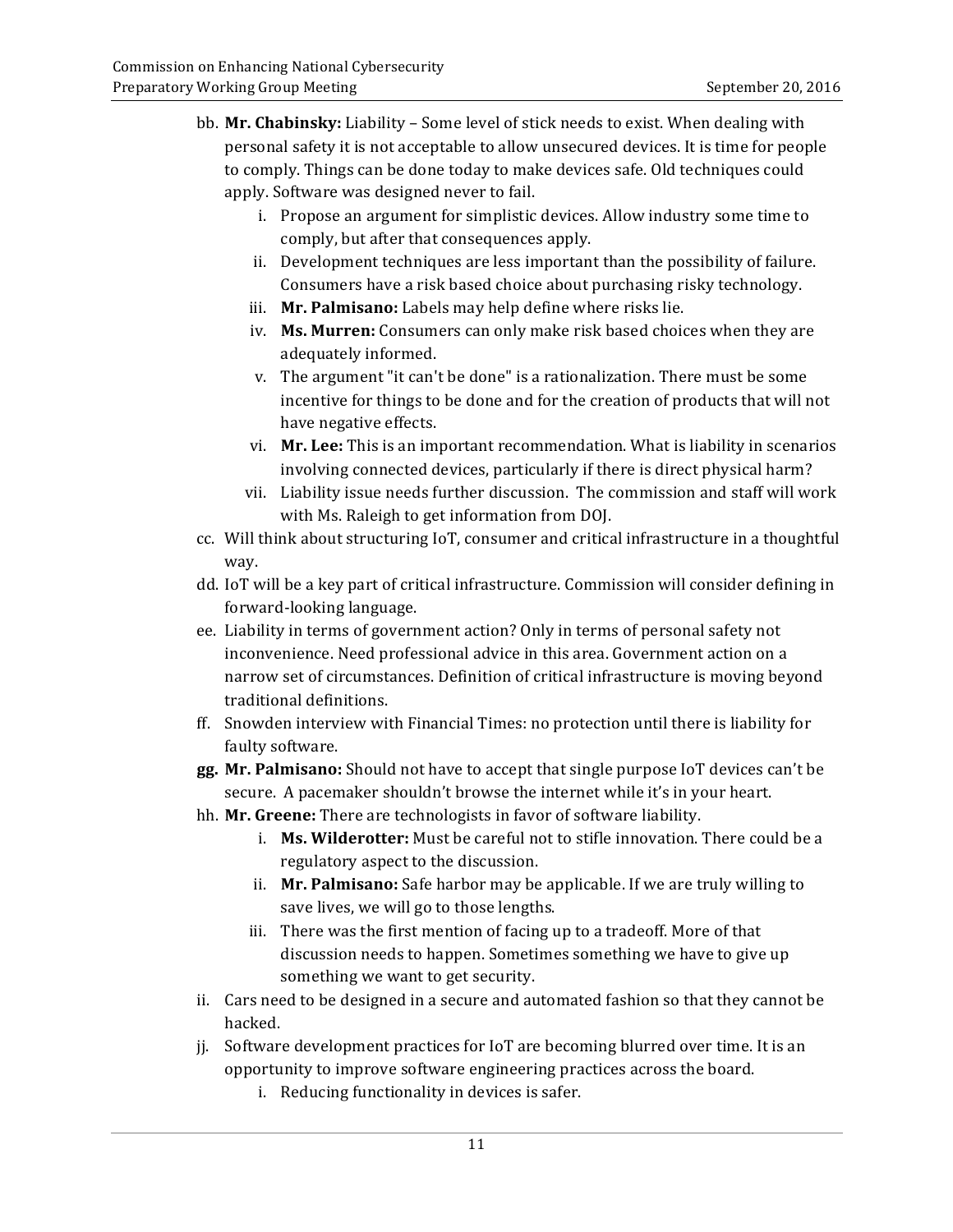- ii. Design fault tolerant networks.
- kk. **Mr. Greene:** The Safety Act was designed to solve a problem. It may not apply as it solves a problem that does not exist in cyber. It may encourage stagnation and keep smaller companies out of the market.
	- i. The Safety Act has become something different than what it was originally intended. It is being proposed is that the bar be lowered to include terror acts or cyber incidents.
	- certified products. ii. Secondly, it puts DHS in direct competition with the private sector and
- Il. Should address privacy in the report.

### **III. Education – Presented by Rodney Petersen**

- a. Worked with Burning Glass and CompTIA to develop a cyber job map. It will help develop a standardized picture of demand. We don't know if corporate budgets will support actually hiring people.
- b. The Regional Alliances and Multistakeholder Partnerships to Stimulate (RAMPS) grants were announced today. There will be five recipients around the country. The grants will address local workforce needs.
- c. NSF and NSA are key players in this area. The Department of Education is not a major player in this area.
- d. Proposed recommendations
	- i. There is a focus on apprenticeship. It may be one of the more promising areas over the next ten years. Apprenticeships in cyber should be a recommendation.
	- ii. There should be a focus on developing cyber elementary school curricula. Awareness is very important. We want to introduce kids to careers as soon as possible. Safety messages and career messages may be more important than "how to."
	- iii. President's program, Computer Science for All was a budget proposal with funds for states to implement.
- e. Mr. Chabinsky and Ms. Todt: Are there metrics to demonstrate apprenticeship is working?
- f. **Mr. Petersen:** Research is done in Canada to show positive returns on apprenticeship. We have not done as much here. The move to apprenticeship is a change. Primary technical schools have sprung up around the country. Technical and diploma at graduation and job at reasonable rate. Administration has been very supportive of the program.
	- i. For workforce, there are many good ideas, but metrics have been hard to define.
	- ii. People should receive a job at a market rate in government. There should be some definition of success and determine percent of completion, etch.
	- iii. May be support for adding cybersecurity to existing curriculums.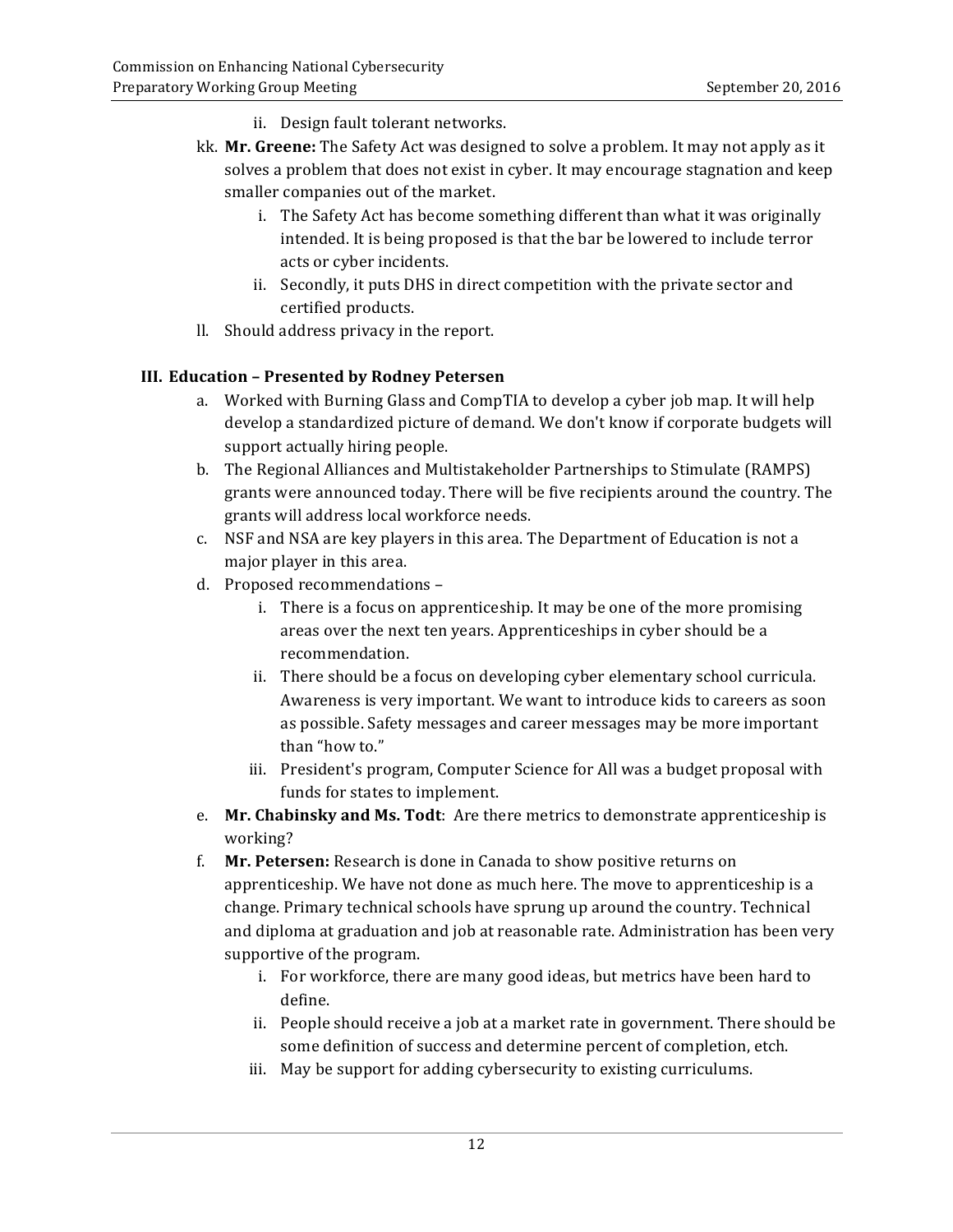- iv. Linking to computer science may be counterproductive when we are moving to interdisciplinary majors.
	- 1. Ms. Wilderotter: Could it not be opened to current government employees? They have a propensity to stay.
- g. K-12 education Since there are other efforts to inject more serious education at the primary level, are there possibilities for working together? Middle school level may have greater possibilities than primary. Career and technical education (CTE) tracks in high school include cybersecurity studies.
	- i. Ms. Anton: Middle and secondary education are not mentioned.
	- ii. **Mr. Lin:** A boot camp in cyber may be helpful. There are many more positions that require familiarity in cyber that currently do not require that knowledge.
- h. There seems to be a big lack in skills at the base apprenticeship level, which could be presented as a findings. While not a recommendation, it should be recognized.
- i. Anyone who uses a computer can use cyber knowledge.
- j. **Mr. Donilon:** Do the proposed recommendations currently present the number in the finding?
- k. **Mr. Petersen:** Not currently. The hundred thousand jobs by 2020 can come from multiple sources.
- l. Are we going to train people for jobs that won't be there because of automation?
- m. **Mr. Palmisano:** Analyzed skill set by class of job from work on China.
- n. Mr. Petersen: Ideally, recommendations should support the finding by 2020.
- o. Mr. Petersen: The National Initiative for Cybersecurity Education (NICE) has a strategic plan it presented to Congress. It contains apprenticeship element.
	- i. Incentives for this program Will require employer partnership. Employers want skills, not degrees. Certifiable, online curriculum would be helpful.
	- ii. Certifiable professions. Skills are transferable. Companies pay for training. If students leave before an agreed upon term, they repay employers. Long term metrics could be collected.
	- iii. Online courses are easy to implement.
- p. **Mr. Lin:** The skills needed to do cyber in real time are different from traditional IT work.

## **IV. Critical Infrastructure Workforce – Presented by Matt Barrett**

- a. The group did multiple interviews with infrastructure people. They are not IT or cybersecurity experts. Components are showing up with IT built in. New infrastructure elements may need code to integrate with old elements.
- b. Federal desktop core configuration a group of entities created a standard set of Windows settings.
- c. Proposed Recommendation A standardized set of system settings.
	- i. Can we bring security infrastructure assessments into this area?
	- ii. Update cycles for infrastructure are very different from software.